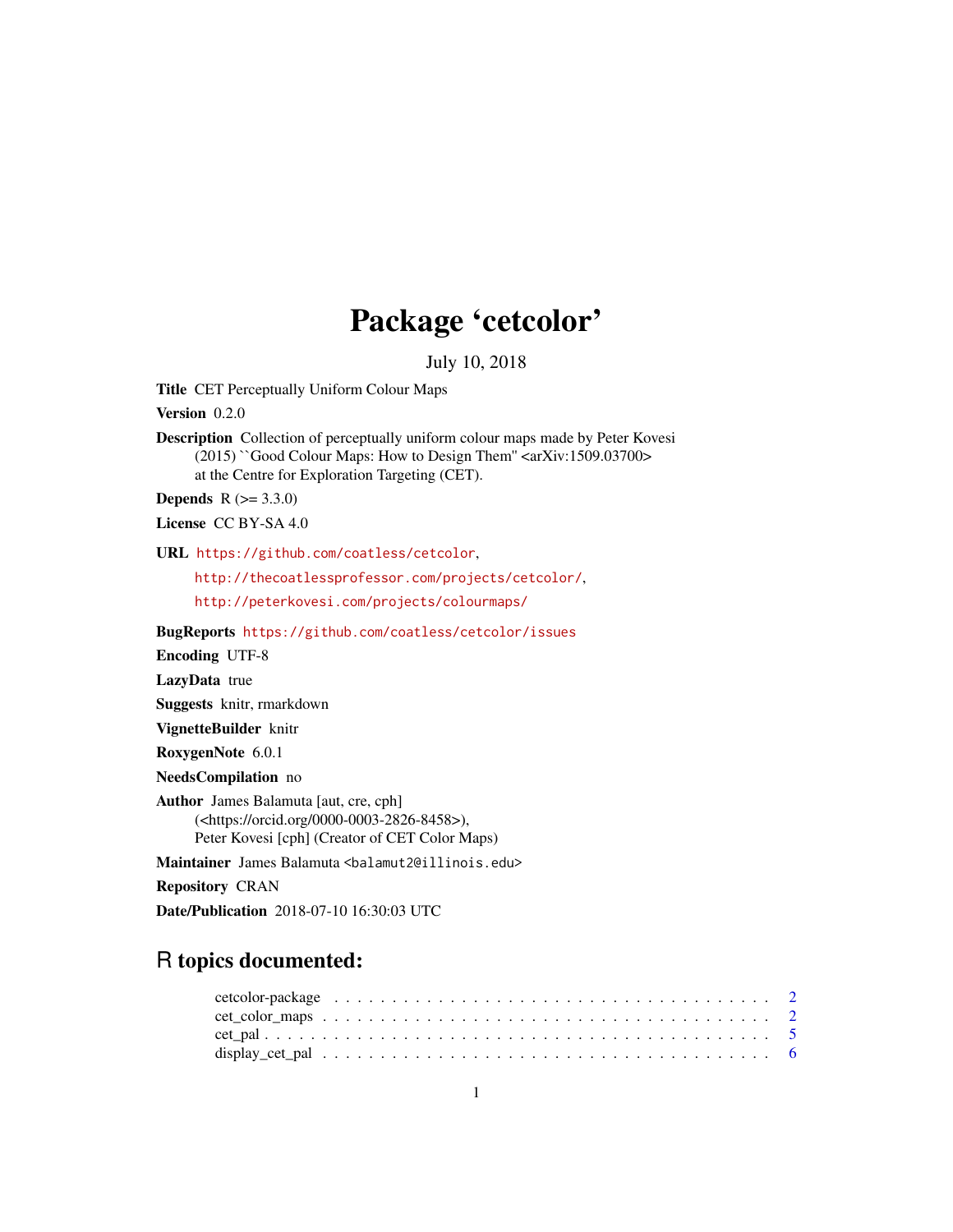#### <span id="page-1-0"></span>**Index** [7](#page-6-0) **7**

cetcolor-package *cetcolor: CET Perceptually Uniform Colour Maps*

#### Description

Collection of perceptually uniform colour maps made by Peter Kovesi (2015) "Good Colour Maps: How to Design Them" <arXiv:1509.03700> at the Centre for Exploration Targeting (CET).

#### Details

56 Colour maps are available as of May 2018

#### Author(s)

Maintainer: James Balamuta <balamut2@illinois.edu> (0000-0003-2826-8458) [copyright holder] Other contributors:

• Peter Kovesi <peter.kovesi@uwa.edu.au> (Creator of CET Color Maps) [copyright holder]

#### See Also

Useful links:

- <https://github.com/coatless/cetcolor>
- <http://thecoatlessprofessor.com/projects/cetcolor/>
- <http://peterkovesi.com/projects/colourmaps/>
- Report bugs at <https://github.com/coatless/cetcolor/issues>

<span id="page-1-1"></span>cet\_color\_maps *RGB Value Map of the CET Perceptually Uniform Colour Maps*

#### Description

A list of data.frames that have the RGB values of the CET Perceptually Uniform Colour Maps as released in May 2018 with the original maps released in June 2016.

#### Usage

cet\_color\_maps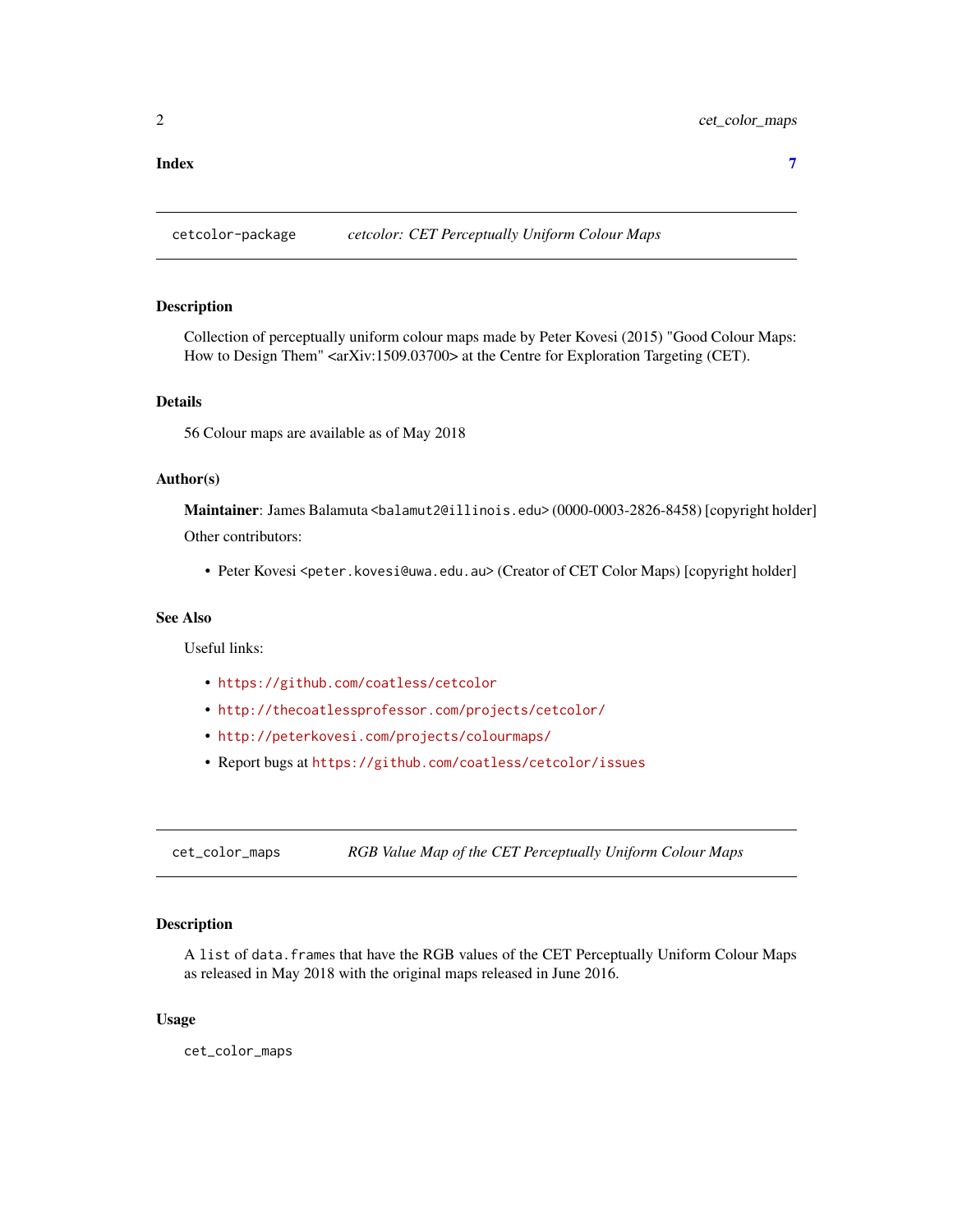#### cet\_color\_maps 3

#### Format

A list with each entry coded as a data frame with 256 observations and 3 variables:

- R: Red value
- G: Green value
- B: Blue value

The following color maps have been included:

#### Cyclic Colour Maps

- c1, formerly: cyclic\_mrybm\_35-75\_c68\_n256
- c1s, formerly: cyclic\_mrybm\_35-75\_c68\_n256\_s25
- c2, formerly: cyclic\_mygbm\_30-95\_c78\_n256
- c2s, colorwheel, formerly: cyclic\_mygbm\_30-95\_c78\_n256\_s25
- c4, formerly: cyclic\_wrwbw\_40-90\_c42\_n256
- c4s, formerly: cyclic\_wrwbw\_40-90\_c42\_n256\_s25
- c5, formerly: cyclic\_grey\_15-85\_c0\_n256
- c5s, formerly: cyclic\_grey\_15-85\_c0\_n256\_s25

#### Diverging Colour Maps

- d1, coolwarm, formerly: diverging\_bwr\_40-95\_c42\_n256
- d1a, long: diverging\_bwr\_20-95\_c54\_n256
- d2, gwv, formerly: diverging\_gwv\_55-95\_c39\_n256
- d3, formerly: diverging\_gwr\_55-95\_c38\_n256
- d4, bkr, formerly: diverging\_bkr\_55-10\_c35\_n256
- d6, bky, formerly: diverging\_bky\_60-10\_c30\_n256
- d7, bjy, formerly: diverging-linear\_bjy\_30-90\_c45\_n256
- d8, formerly: diverging-linear\_bjr\_30-55\_c53\_n256
- d9, formerly: diverging\_bwr\_55-98\_c37\_n256
- d10, formerly: diverging\_cwm\_80-100\_c22\_n256
- d11, formerly: diverging-isoluminant\_cjo\_70\_c25\_n256
- d12, formerly: diverging-isoluminant\_cjm\_75\_c23\_n256
- d13, long: diverging\_bwg\_20-95\_c41\_n256
- diverging-isoluminant\_cjm\_75\_c24\_n256
- diverging\_gkr\_60-10\_c40\_n256

#### Isoluminant Colour Maps

- i1, formerly: isoluminant\_cm\_70\_c39\_n256
- i2, isolum, formerly: isoluminant\_cgo\_80\_c38\_n256
- i3, formerly: isoluminant\_cgo\_70\_c39\_n256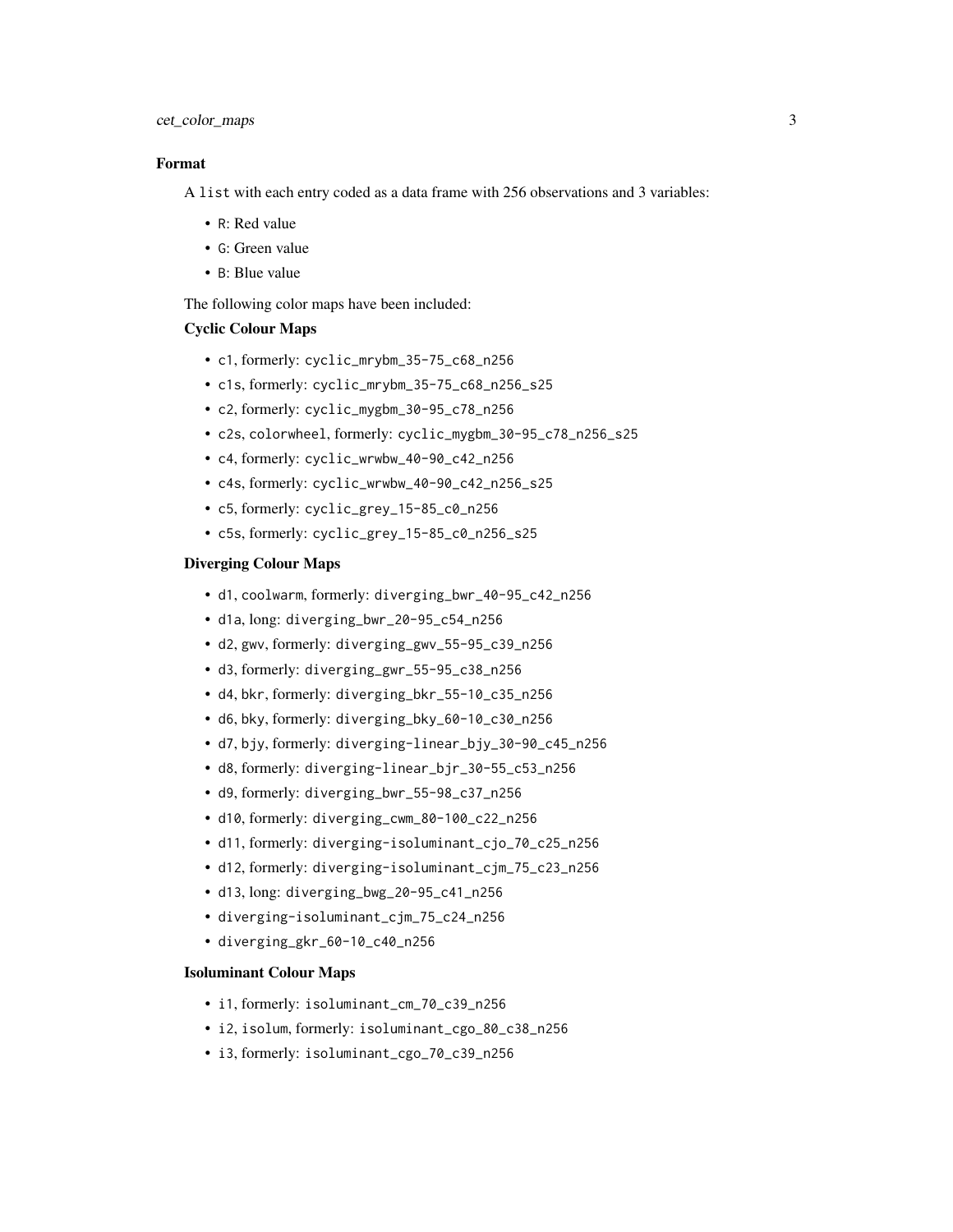#### Linear Colour Maps

- l1, gray, formerly: linear\_grey\_0-100\_c0\_n256
- l2, dimgray formerly: linear\_grey\_10-95\_c0\_n256
- l3, long: linear\_kryw\_0-100\_c71\_n256
- l4, long: linear\_kry\_0-97\_c73\_n256
- l5, kgy, formerly: linear\_green\_5-95\_c69\_n256
- l6, formerly: linear\_blue\_5-95\_c73\_n256
- l7, formerly: linear\_bmw\_5-95\_c86\_n256
- l8, formerly: linear\_bmy\_10-95\_c71\_n256
- l9, long: linear\_bgyw\_20-98\_c66\_n256
- l10, formerly: linear\_gow\_60-85\_c27\_n256
- l11, formerly: linear\_gow\_65-90\_c35\_n256
- l12, blues, formerly: linear\_blue\_95-50\_c20\_n256
- l13, kr, formerly: linear\_ternary-red\_0-50\_c52\_n256
- l14, long: linear\_ternary-green\_0-46\_c42\_n256
- l15, kb, formerly: linear\_ternary-blue\_0-44\_c57\_n256
- l16, long: linear\_kbgyw\_5-98\_c62\_n256
- l17, long: linear\_worb\_100-25\_c53\_n256
- l18, long: linear\_wyor\_100-45\_c55\_n256
- l19, long: linear\_wcmr\_100-45\_c42\_n256
- bgy, linear\_bgy\_10-95\_c74\_n256
- linear\_bgyw\_15-100\_c67\_n256
- bgyw, linear\_bgyw\_15-100\_c68\_n256
- bmw, linear\_bmw\_5-95\_c89\_n256
- inferno, linear\_bmy\_10-95\_c78\_n256
- linear\_kry\_5-95\_c72\_n256
- linear\_kry\_5-98\_c75\_n256
- linear\_kryw\_5-100\_c64\_n256
- fire, linear\_kryw\_5-100\_c67\_n256
- kg, linear\_ternary-green\_0-46\_c42\_n256

#### Rainbow Colour Maps

- r1, formerly: rainbow\_bgyrm\_35-85\_c69\_n256
- r2, formerly: rainbow\_bgyr\_35-85\_c72\_n256
- r3, formerly: diverging-rainbow\_bgymr\_45-85\_c67\_n256
- rainbow, rainbow\_bgyr\_35-85\_c73\_n256
- rainbow\_bgyrm\_35-85\_c71\_n256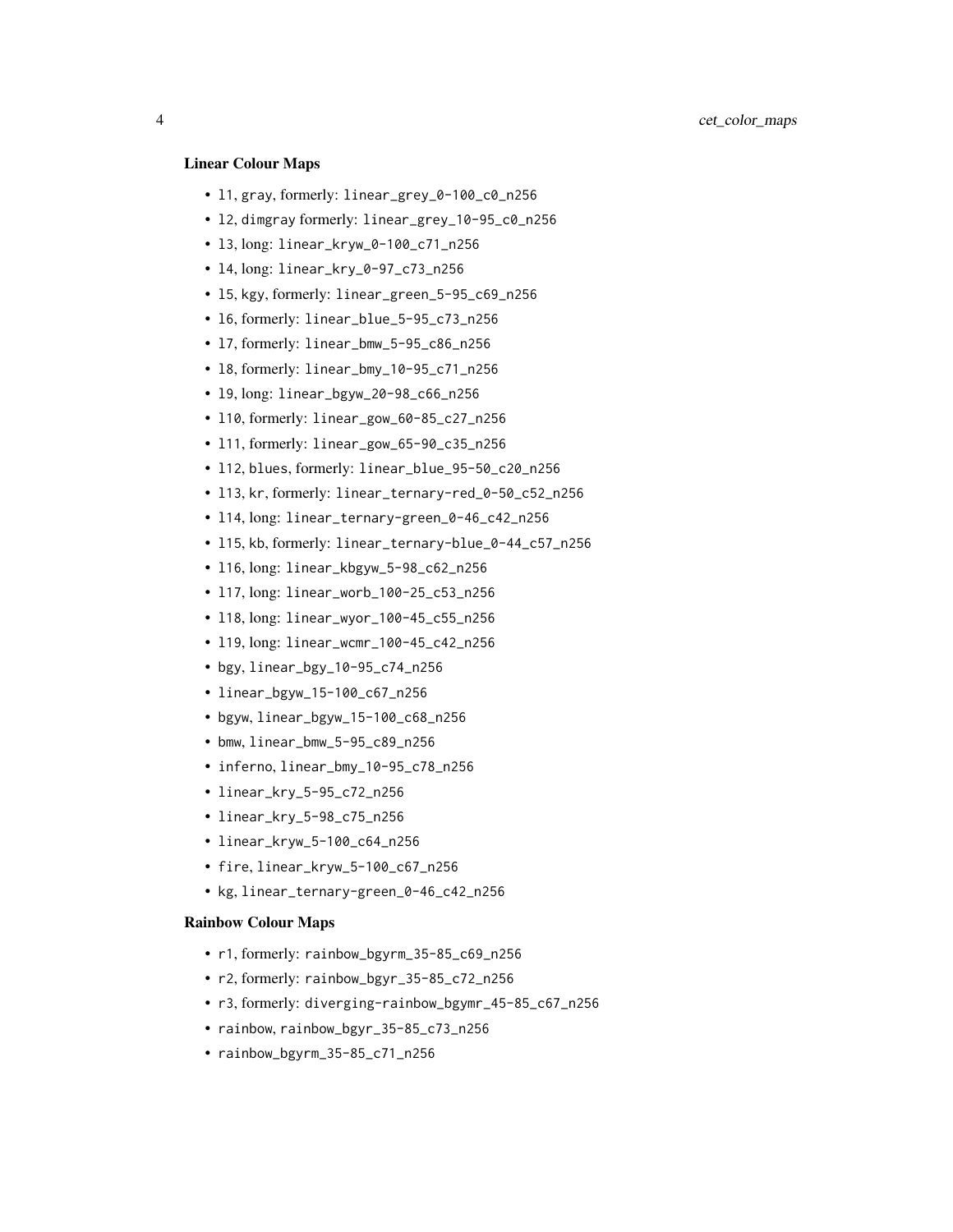#### <span id="page-4-0"></span>cet\_pal 5

#### Colour Blind

- cbl1, long: linear-protanopic-deuteranopic\_kbjyw\_5-95\_c25\_n256
- cbl2, long: linear-protanopic-deuteranopic\_kbw\_5-98\_c40\_n256
- cbd1, long: diverging-protanopic-deuteranopic\_bwy\_60-95\_c32\_n256
- cbc1, long: cyclic-protanopic-deuteranopic\_bwyk\_16-96\_c31\_n256
- cbc2, long: cyclic-protanopic-deuteranopic\_wywb\_55-96\_c33\_n256
- cbtl1, long: linear-tritanopic\_krjcw\_5-98\_c46\_n256
- cbtl2, long: linear-tritanopic\_krjcw\_5-95\_c24\_n256
- cbtd1, long: diverging-tritanopic\_cwr\_75-98\_c20\_n256
- cbtc1, long: cyclic-tritanopic\_cwrk\_40-100\_c20\_n256
- cbtc2, long: cyclic-tritanopic\_wrwc\_70-100\_c20\_n256

#### Source

[http://peterkovesi.com/projects/colourmaps/CETperceptual\\_csv\\_0\\_1.zip](http://peterkovesi.com/projects/colourmaps/CETperceptual_csv_0_1.zip)

#### References

<http://peterkovesi.com/projects/colourmaps/>

cet\_pal *CET Perceptually Uniform Color Maps*

#### Description

Extract n RGB Hexadecimal colors from the perceptually uniform color maps developed by [Peter](http://peterkovesi.com/projects/colourmaps/) [Kovesi.](http://peterkovesi.com/projects/colourmaps/)

#### Usage

 $cet\_pal(n, name = "rainbow", alpha = 1)$ 

#### Arguments

|       | A numeric value greater than one indicating how many colors to use from the<br>color map.                                                                                         |
|-------|-----------------------------------------------------------------------------------------------------------------------------------------------------------------------------------|
| name  | A string indicating the color map to use. There are 51 options available. Please<br>see cet_color_maps() for more information. By default, the "rainbow" color<br>scheme is used. |
| alpha | A numeric value between $[0, 1]$ that indicates the level of transparency.                                                                                                        |

#### Value

A character vector containing the RGB hexadecimal representation of the requested color map.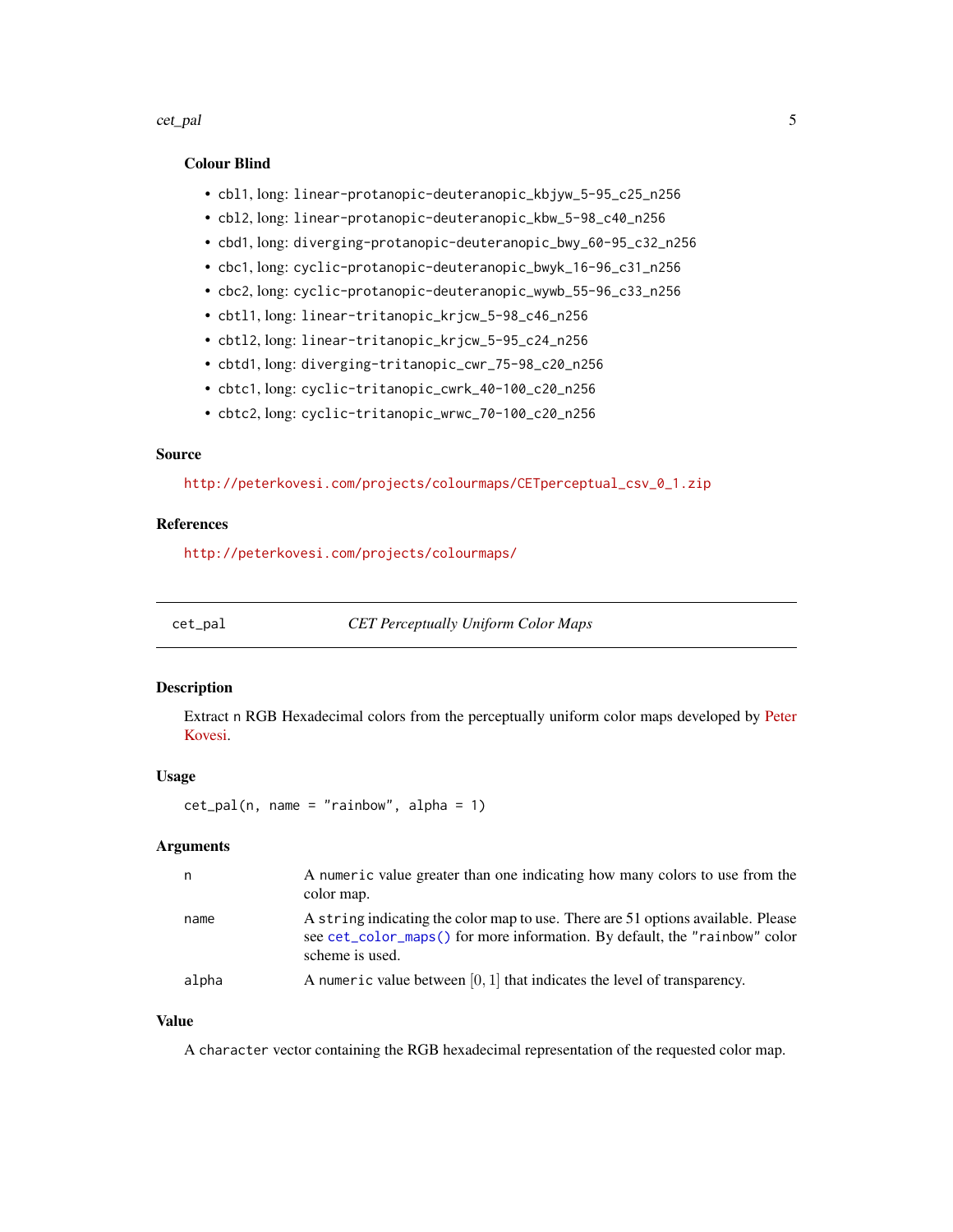#### <span id="page-5-0"></span>References

Peter Kovesi. Good Colour Maps: How to Design Them. [arXiv:1509.03700 cs.GR 2015](https://arxiv.org/abs/1509.03700)

#### Examples

```
# Grab 8 colors from rainbow or rainbow_bgyr_35-85_c73_n256
colors = cet\_pal(8)plot(1:8, 1:8, col=colors, pch=19, cex=3, xlab="", ylab="")
# Grab 25 colors from coolwarm or diverging_bwr_40-95_c42_n256
colors = cet\_pal(25, name = "coolwarm")plot(1:25, 1:25, col=colors, pch=19, cex=3, xlab="", ylab="")
```
display\_cet\_pal *Display CET Color Maps*

#### Description

Offers a variety of ways to preview CET Color Maps.

#### Usage

```
display_cet_pal(n = 256, name = "rainbow", alpha = 1)
display_cet_attribute(n = 256, attribute = "rainbow", alpha = 1)
display_cet_all(n = 256, alpha = 1)
```
#### Arguments

| n         | A numeric value greater than one indicating how many colors to use from the<br>color map.                                                                                         |
|-----------|-----------------------------------------------------------------------------------------------------------------------------------------------------------------------------------|
| name      | A string indicating the color map to use. There are 51 options available. Please<br>see cet_color_maps() for more information. By default, the "rainbow" color<br>scheme is used. |
| alpha     | A numeric value between $[0, 1]$ that indicates the level of transparency.                                                                                                        |
| attribute | A character string indicating the attribute. Accepted values are: "rainbow"<br>(Default), "linear", "diverging", "cyclic" "isoluminant", and "colorblind".                        |